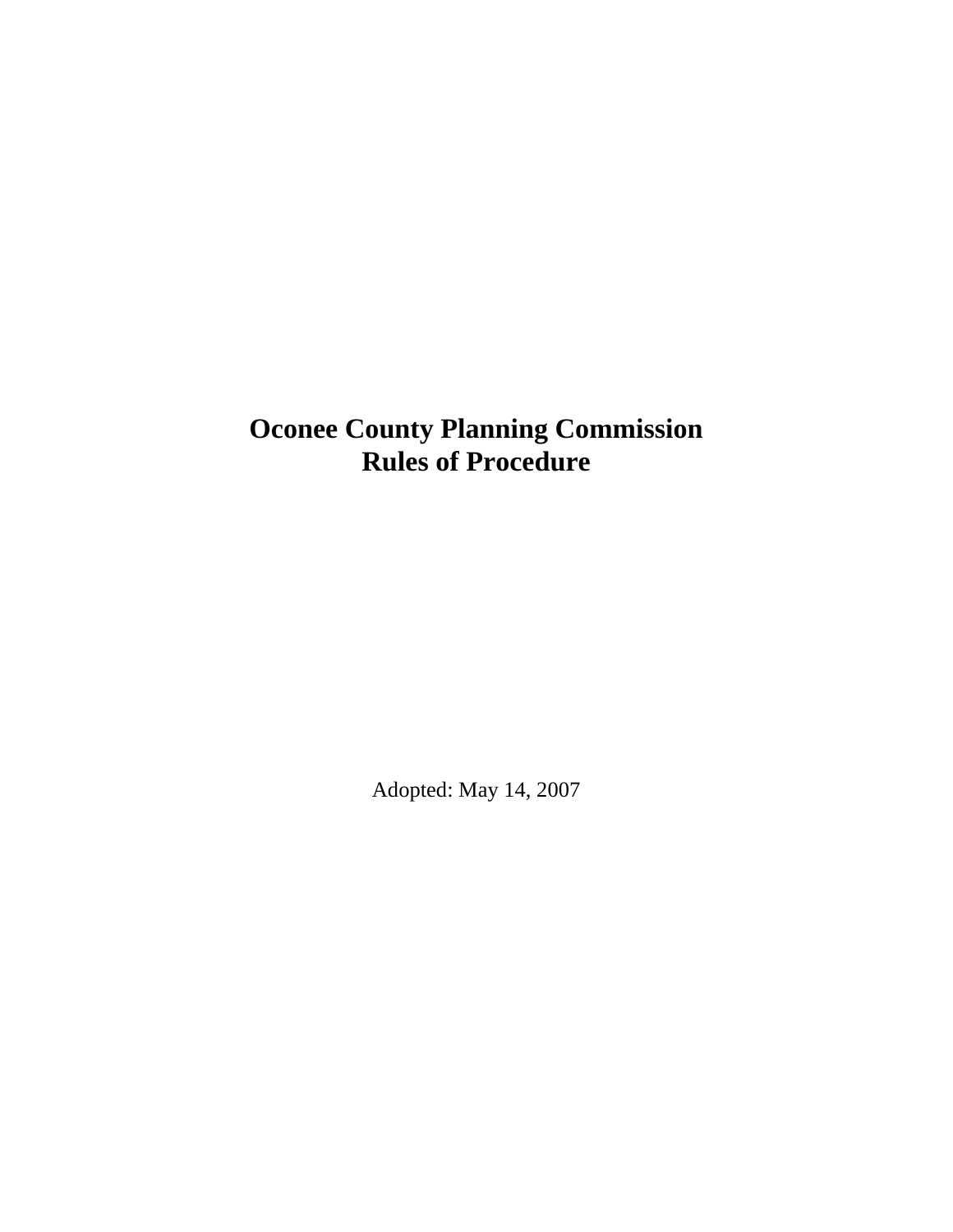# **Article I Organization**

### **Section 1. Rules**

 These rules of procedure are adopted pursuant to S.C. Code § 6-29-360 for the Oconee County Planning Commission which consists of members appointed by the Oconee County Council.

### **Section 2. Officers**

The officers of the Commission shall be a chairman and vice-chairman elected for one (1) year terms at the first meeting of the Commission in each calendar year. The Oconee County Planning Department shall fulfill the role of secretary for the Commission.

### **Section 3. Chairman**

The chairman shall be a voting member of the Commission and shall:

- a. Call meetings of the Commission;
- b. Preside at meetings and hearings;
- c. Act as spokesperson for the Commission;
- d. Sign documents for the Commission;
- e. Transmit reports and recommendations to Council; and
- f. Perform other duties approved by the Commission.

### **Section 4. Vice-Chairman**

The vice-chairman shall exercise the duties of the chairman in the absence, disability, or disqualification of the chairman. In the absence of the chairman and vicechairman, an acting chairman shall be elected by the members present.

### **Section 5. Planning Department**

The Planning Department shall:

- a. Provide notice of meetings;
- b. Assist the chairman in preparation of agenda;
- c. Keep minutes of meetings and hearings;
- d. Maintain Commission records as public records;
- e. Attend to Commission correspondence; and
- f. Perform other duties normally carried out by a secretary.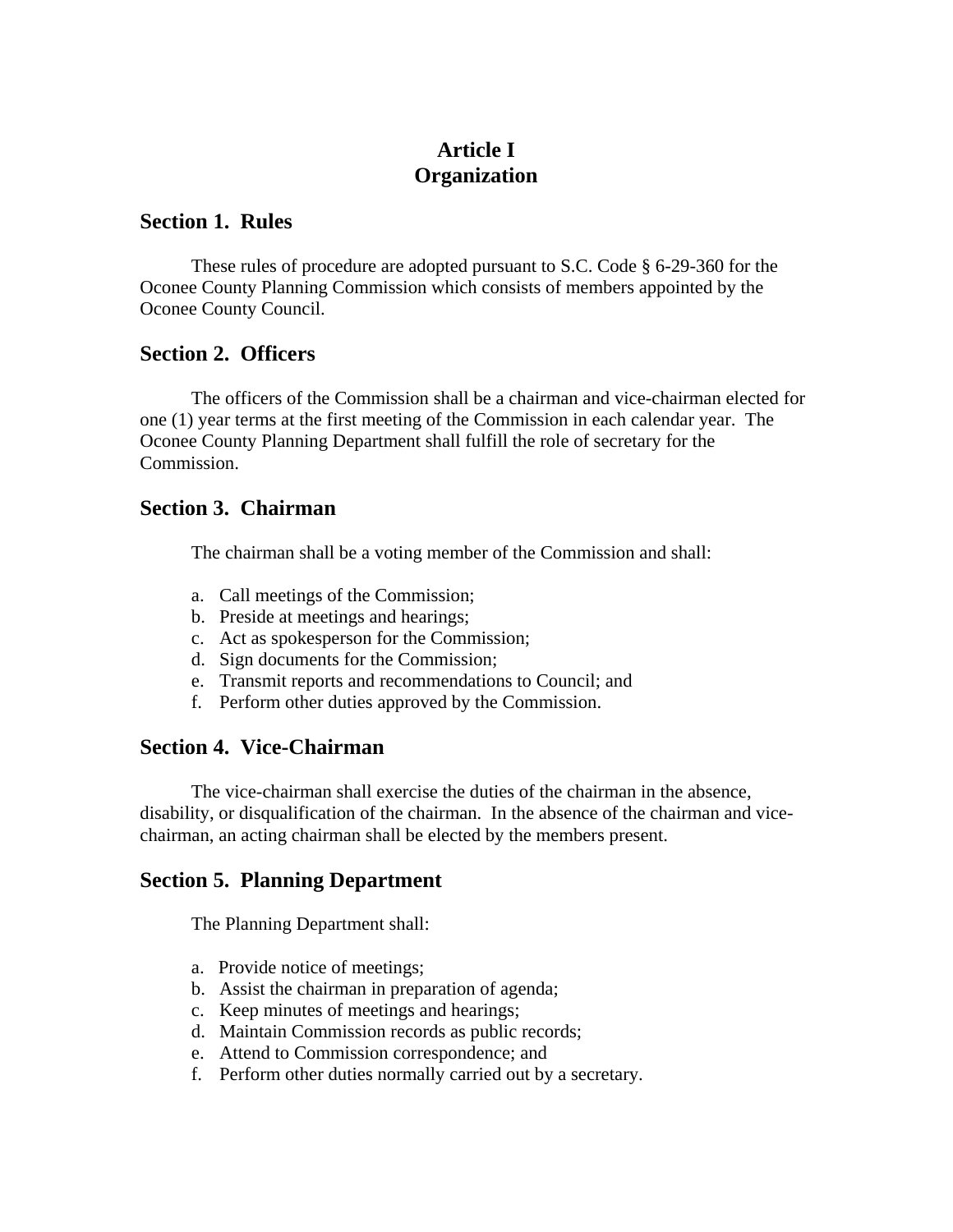# **Article II Meetings**

### **Section 1. Time and Place**

An annual schedule of regular meetings shall be adopted, published and posted at the designated Oconee County Planning Department office in December of each year. Special meetings may be called by the chairman upon twenty four (24) hours notice, posted and delivered to all members and local news media. Meetings shall be held at the place stated in the notices, and shall be open to the public.

### **Section 2. Agenda**

 A written agenda shall be furnished by the Planning Department to each member of the Commission and the news media, and shall be posted at least five (5) days prior to each regular meeting, and at least twenty four (24) hours prior to a special meeting. Items may be added to the agenda at a meeting by majority vote.

### **Section 3. Quorum**

A majority of the members of the Commission shall constitute a quorum. A quorum shall be present before any business is conducted other than rescheduling the meeting.

### **Section 4. Rules of Order**

The Model Rules of Parliamentary Procedure for South Carolina Counties shall govern the conduct of meetings except as otherwise provided by these Rules of Procedure.

### **Section 5. Voting**

A member must be present to vote. Each member shall vote on every question unless disqualified by law. The question of disqualification shall be decided by the member affected, who shall announce the reason for disqualification, have it placed in the minutes, and refrain from deliberating or voting on the question.

### **Section 6. Conduct**

No person shall speak at a Commission meeting unless invited to do so by the Commission.

## **Article III Public Hearings**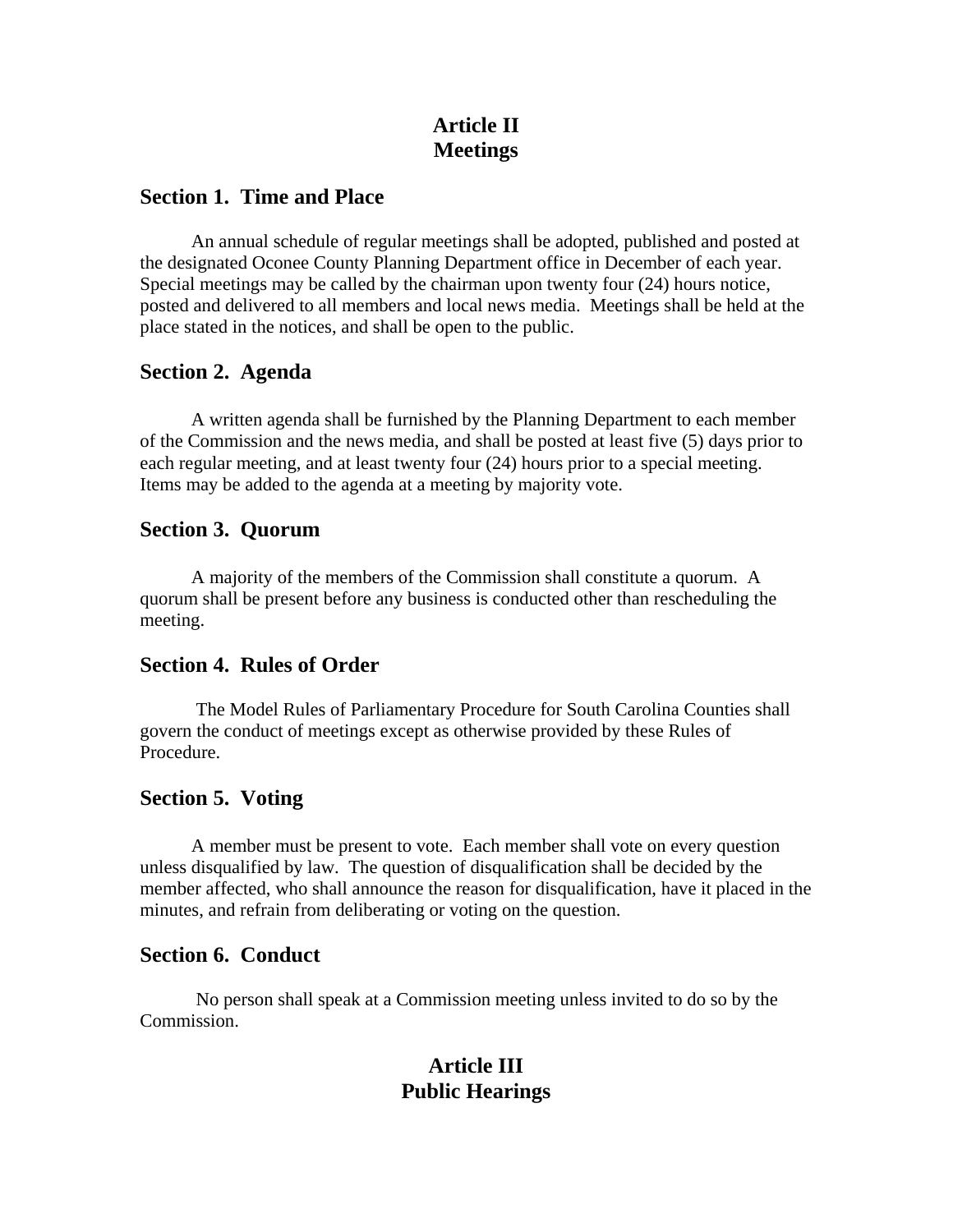#### **Section 1. Notice**

The Planning Department shall give the notice required by statute or ordinance for all public hearings conducted by the Commission. Members of the public desiring to be heard shall give written notice to the Planning Department at least one week prior to commencement of the hearing.

### **Section 2. Procedure**

In matters brought before the Commission for public hearing which were initiated by an applicant, the Planning staff shall be heard first, the applicant, his agent or attorney shall be heard second, and members of the public next. The applicant shall have the right to reply last. No person may speak for more than two (2) minutes without consent of the Commission. No person speaking at a public hearing shall be subject to crossexamination. All questions shall be posed by members of the Commission. In matters not initiated by an applicant, members of the public shall speak in the order in which requests were received, or in such order as the Commission shall determine.

### **Article IV Variance Procedures and Hearings**

#### **Section 1. Notice**

 Once an application has been received by the Planning Department, a meeting will be scheduled no earlier than thirty (30) days from the date of application, and no later than sixty (60) days from the date of application. Upon good cause shown by the applicant, the meeting may be held earlier than thirty (30) days if so ordered by the Chairman of the Planning Commission.

 Once the hearing date is set, the Planning Department shall issue notification to the adjacent property owners by mail, notify the public through a press release and by posting the property in question on road frontage property lines, and by placing notice on the Planning Department website.

 The notice shall contain the following: a tax map number identifying the property, the party requesting the variance, the deadline for the submission of comments and signing up to speak at the hearing, notice that application is on file in the Planning Department.

### **Section 2. Submission of Comments and Speaking**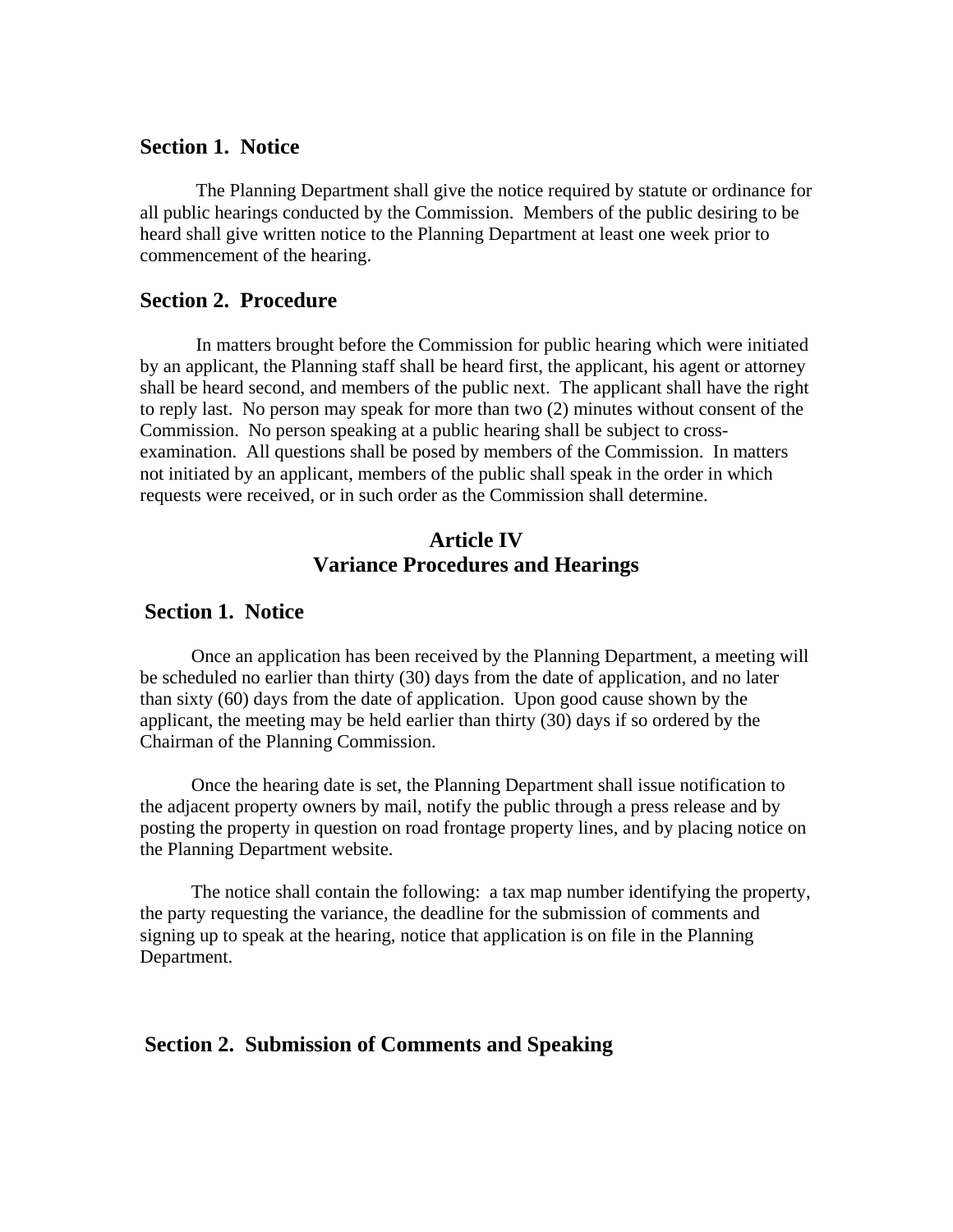The deadline for the submission of written comments and signing up to speak at the hearing will be one week prior to the date of the scheduled meeting.

 The Planning Department will mail all comments and a list of those wishing to speak to all commission members prior to the scheduled meeting.

#### **Section 3. Hearing Procedures**

The Chairman will call the meeting to order;

 The Planning Director will present the department's findings and give a synopsis of the issues surrounding the variance;

 The Party requesting the variance shall be granted a maximum of twenty (20) minutes to present their case before the Commission;

 Once the party wishing to receive a variance has finished his or her presentation, those opposing the variance request shall be granted a maximum of twenty (20) minutes to speak;

 No debate shall occur between those who favor the variance and those who do not;

 The Commission, for good cause shown, may extend the time limits set out in this section;

 Once all parties have presented their concerns to the Commission, the Commission may ask questions and render a decision.

### **Article V Records**

### **Section 1. Minutes**

The Planning Department shall record all meetings and hearings of the Commission on tape which shall be preserved until final action is taken on all matters presented. The Planning Department shall prepare minutes of each meeting for approval by the Commission at the next regular meeting. Minutes shall be maintained as public records.

### **Section 2. Reports**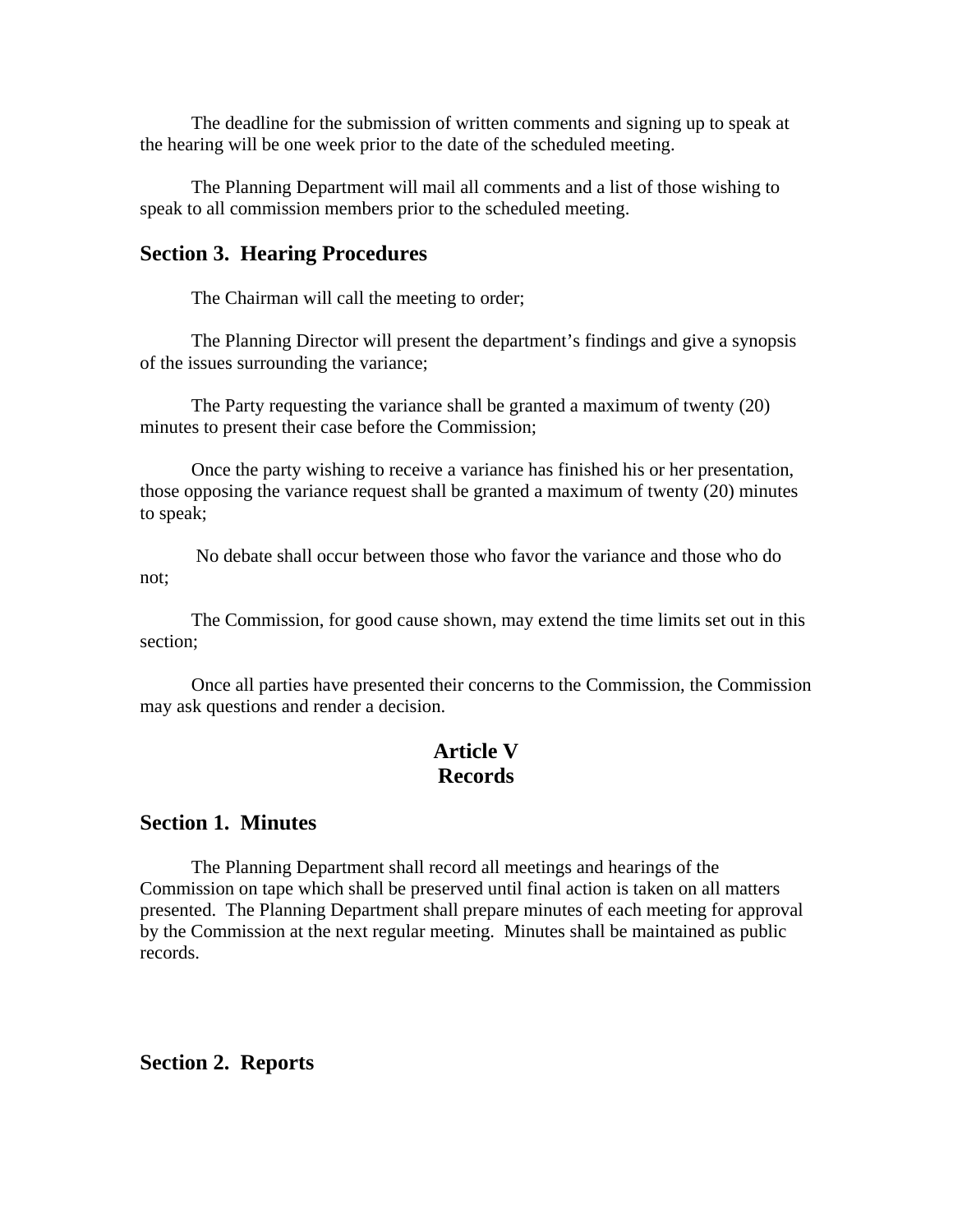The Planning Department shall assist in the preparation and forwarding of all reports and recommendations of the Commission in appropriate form. Copies of all notices, correspondence, reports and forms shall be maintained as public records.

#### **Section 3. Attendance**

The minutes shall show the members in attendance at each meeting and the reason for absence submitted by any member. The Commission shall recommend to the governing body the removal for cause of any member who is absent from three (3) consecutive meetings without adequate reason.

### **Article VI Review Procedure**

#### **Section 1. Plats**

Plats submitted for review pursuant to land development regulations shall be reviewed by designated staff members who may approve for recording plats of existing lots of record, minor subdivisions of land which meet all zoning requirements, and subdivisions which are exempt from regulation pursuant to S.C. Code  $\S$  6-29-1110(2). A public record of such actions shall be maintained. All other plats shall be subject to review and approval by the Commission. [NOTE: See chapter 6 of the Performance Standards Ordinance]

#### **Section 2. Comprehensive Plan**

All land development regulation amendments shall be reviewed first for conformity with the comprehensive plan. Conflicts with comprehensive plan shall be noted in any report to the governing body on a proposed amendment. The elements of the comprehensive plan shall be reviewed and updated on a schedule adopted by the Commission meeting the requirements of S.C. Code § 6-29-510(E).

#### **Section 3. Reconsideration**

The Commission may reconsider any review when so requested by the governing body, or when an applicant brings to the attention of the Commission new facts, a mistake of fact in the original review, correction of clerical error, or matters not the fault of the applicant which affect the result of the review.

### **Article VII Adoption and Amendment**